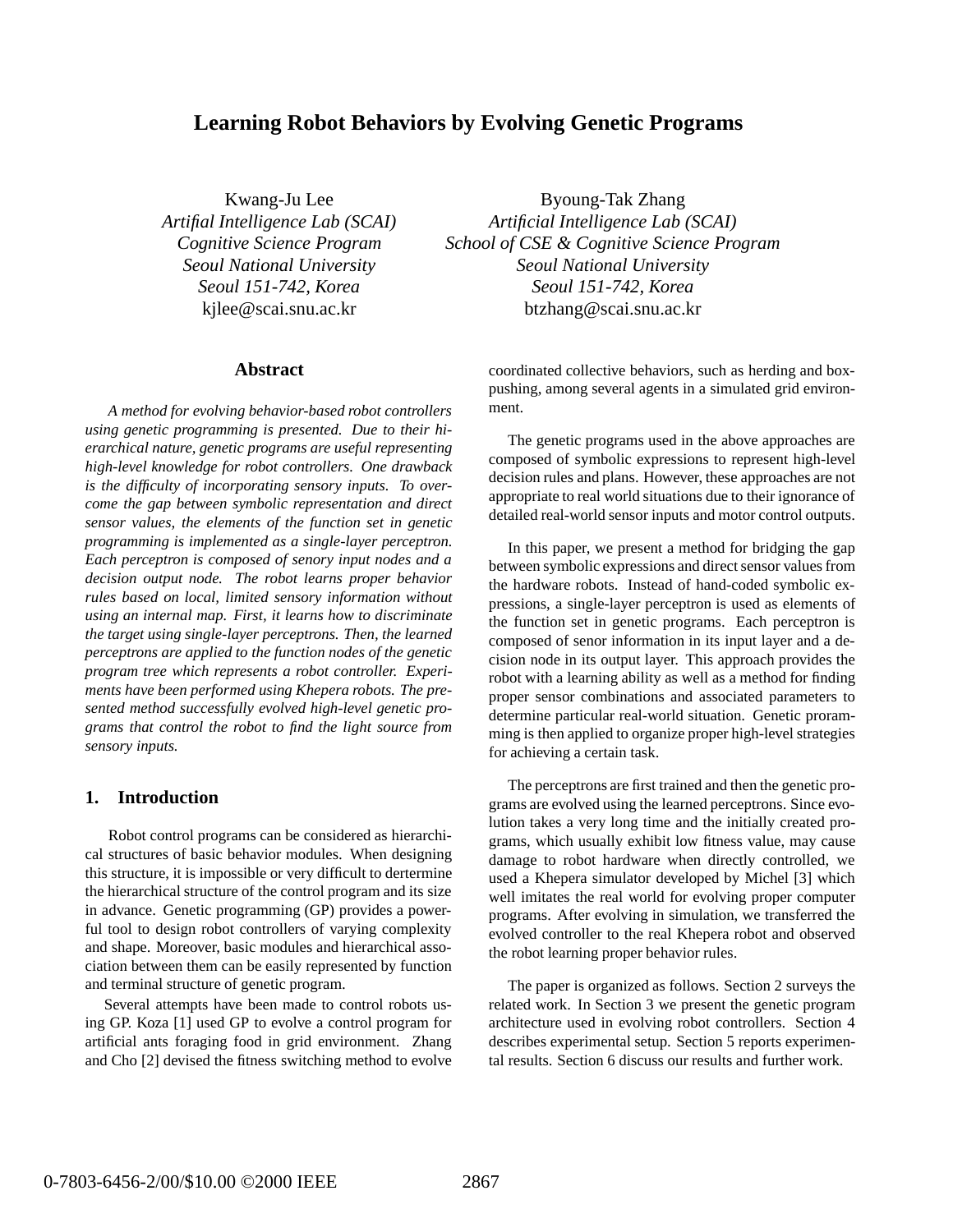## **2. Related Work**

Mobile robot behavior can be considered as a result of mapping a certain stimulus into an appropriate response. In order to learn a certain behavior, the robot must perceive some stimulus and find its proper interpretation. This interpretation could be one of its past experiences, its predefined situations, preconditions of if-then rules or just a vector composed of some sensor values [5]. To endow a mobile robot with an ability to adapt to a dynamic and unpredictable environment, the domain specific knowledge should be kept as small as possible since well-suited knowledge or strategies in one domain may be useless in another domain. It should also be tried to keep the basic modules as primitive as possible. All these processes should be achieved within the limit of build-in equipment, of the robot itself.

While keeping behaviors as simple as possible, coordination architectures of simple behaviors are needed. Whithin the behavior-based paradigm, there are several coordination architectures [5]. One of them is the subsumption architecture [7]. In this architecture, complex behavior modules subsume simpler behavior modules, and coordination occur via inhibition and suppression among modules while keeping hierarchy and priority between behaviors. Lower behavior modules do not care about higher modules nor do they know about it. Though this architecture has been well coordinated behavior to be successful in producing, it has some drawbacks in learning and adaptation because of its hardwired hierarchical topology and difficulty of design and incorporation of new behavior module.

Another well-known architecture is the schema-based architecture [5]. In the schema-based architecture, behavior coordination is simply a vector summation. The output vector of all active behavior modules contributes to some degree to the robot's global motion. As a special form of a schema-based coordination, an action selection mechanism determines which behavior is performed by activation levels of each behavior modules.

Though above coordination mechanisms show strengths as a reactive system, there are much room for improvement. Because they do not impose internal representations and a sophisticated planning scheme with relatively simple computation, a behavior-based system has strength in general applicability to a dynamically changing environment and in real time interaction. But their ability is relatively confined to simple task such as obstacle avoiding, landmark finding, and simple box-pushing in obstacle-free environments [9]. To achieve a more complex task, the robots needs such functionalities as hierarchical association between behaviors, sequential ordering of several behavior modules, internal representation of a given world or past experiences, and, as the most essential feature, learning ability to adapt to a dynamic, unpredictable, and vast world. Of course, these additional capabilities should not hurt inherent merits of the behavior-based paradigm.

*Genetic Programming* paradigm [1] provides a powerful tool for automatically learning behavior coordination mechanisms. Genetic programming is an automatic programming method that finds the most fit computer programs by means of natural selection and genetics [1]. Since the computer programs in genetic programming are usually represented as trees or LISP S-expressions, symbolic knowledge can be easily represented. Since the genetic program consists of arbitrary function nodes and terminal nodes, genetic programming is generally applicable. Besides being different from simple genetic algorithms(GAs) which are usually encoded as a fixed bit string, genetic programming can represent hierarchical relationships between modules. Sequential action ordering can also be represented in genetic programs by defining proper functions. This feature is very useful in some situation, since it is somtimes necessay to produce well-ordered sequential actions.

Several attempts to control robots using GP have been made. Koza [1] used GP to evolve a control program for artificial ants foraging food in grid environment. In this approach, the criteria for judging the environment and a set of actions that a robot can take are predefined in a symbolic manner. Though interesting in the high level planning of robot behaviors, this approach is not appropriate to real world situations due to its ignorance of detailed sensing and action module implementation. Greg [8] has used GP to co-evolve robot controllers. In this approach, a robot reacts directly to the signals of sensors without judging its current state. This has the advantage that the robots can take actions very fast, but the long-term behavior may be poor due to its lack of action planning. Zhang and Cho [2] devised a fitness switching algorithm to evolve collective behavior, such as herding and box-pushing, among several agents in a simulated grid environment. Although this approach has demonstrated successful evolution of emergent collective behavior performing relatively complex tasks – avoiding obstacles and box-pushing in coordinatd group motion – from primitive behaviors, it has a pending question of transferring the simulation result to a real robot hardware [2]. Lee, Hallam, and Lund [9] have proposed a developing method for behavior-based controller using genetic programming. They deploy GP to evolve behavior primitives and apply evolved behavior primitives to a predesigned control structure resembling of the subsumption architecture of Brook's. Though they evolve primitive behavior modules and take an *arbitrator* module to control two primitive behaviors to overcome the lack of action planning, the prespecified overall control structure may impose constraints on the flexibility of stratesgies evolved.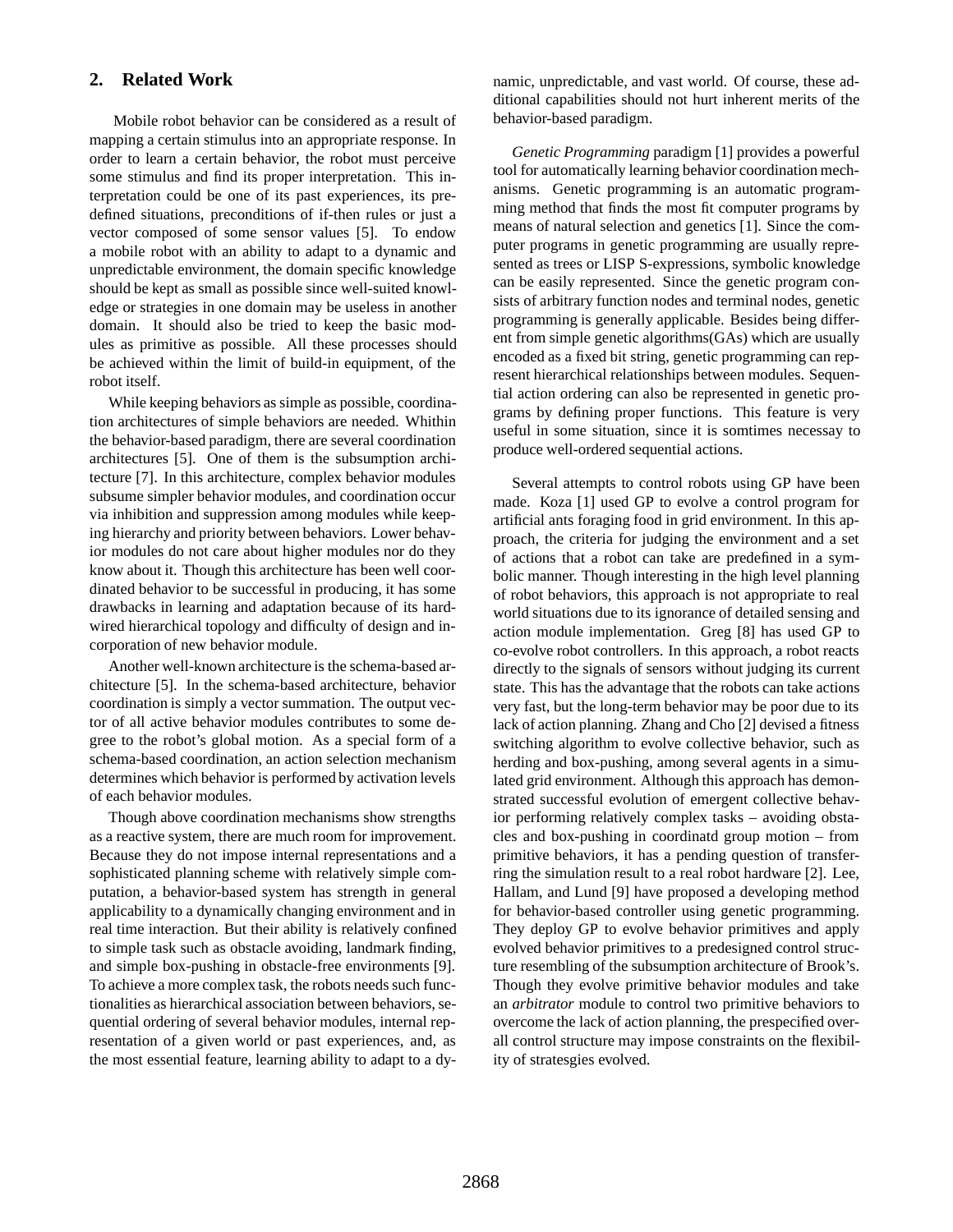Table 1: Function and terminal symbols used in GP trees.

|                     | <b>SYMBOL</b>     | <b>MEANING</b>             |
|---------------------|-------------------|----------------------------|
|                     | IOL, IOR,         | If Obstacle is located     |
|                     | IOF, IOB          | Left/Right/Front/Back      |
| <b>Function set</b> | ITL, ITR,         | If Target is located       |
|                     | ITF, ITB          | Left/Right/Front/Back      |
|                     | PROG <sub>2</sub> | Execute the left subtree   |
|                     |                   | and then the right subtree |
|                     | tl, tr            | Turn Left/Right            |
| <b>Terminal set</b> | МF                | Move Forward               |
|                     | RM                | Random Move                |
|                     | SТ                | STop                       |

## **3. Neurogenetic Programs**

Genetic programming(GP) is an automatic programming method that finds the most fit computer programs by means of natural selection and genetics. It starts with initial population of randomly generated computer programs, and these computer programs undergo adaptation by applying genetic operators to approach the most fit solution for given problem space [1]. Each individual program in the population is usually represented as *trees* or LISP S-expressions. The tree consists of elements from the function set and the terminal set appropriate to the problem domain. Typically, terminal symbols provide values to the GP program while function symbols perform operation on their input, which are either terminals or output from other functions. For our work, functions denote sensing of environments and are implemented by perceptrons. Terminals denote actions to be taken. Table 1 shows the function and terminal symbols used in our genetic programs. An illustrative example of the genetic program for mobile robot control is shown in Figure 1.

When the computer programs are created, each individual in the population is run so that its fitness is measured. In our work, each computer program is evaluated in terms of how well it performs the given task in the particular environment. Then computer programs are selected in proportional to their fitness. Offspring programs are produced from the selected programs by applying genetic operators such as reproduction, crossover, and mutation. The offspring population replaces the old population.

The adaptation mechanism of GP is similar to that of genetic algorithms, except their representations. Individuals of GP are usually represented as trees or LISP Sexpressions. But GA chromosomes are usually represented as fixed-length bit strings. For many problems, the most natural representation for a solution is a hierarchical computer program rather than a fixed-length bit string. The size and the shape of the hierarchical computer program that will



Figure 1: An example of a robot control program represented in a GP tree. The tree denotes the control strategy: 'If Obstacle is located Left then do [If Obstacle is located Front then Stop else Random Move] else do [Move Forward] and [If Obstacle is located Front then Turn Left else Turn Right]'. Function nodes are represented as circles and implemented as perceptrons as shown in the box.

solve a given problem are generally not known in advance, and it is difficult, unnatural and constraining to represent hierarchical computer programs of dynamically varying sizes and shapes with fixed-length bit strings [1].

Robot control programs can be constructed by a hierarchical structure of basic functional modules. When designing this structure, it is impossible or very difficult to have complete information about the given environment in advance. Thus, the distingushing feature of GP in evolving tree structures of dynamically varying size and shape can be very useful to design robot controllers. Moreover, basic modules and hierarchical association between them is more easily represented by function nodes and terminal nodes structure of GP trees rather than GA bit strings.

In our work, each function node represents a statedecision rule such as 'if the obstacle is located to the left'or 'if the target object is located behind the robot'. These symbolic expressions are useful for designing a high-level planner, but realization in hardware needs more tedious and complicated work. Usually these expressions are implemented as a program module consisting of hand-coded ifthen rules based on unreliable heuristics of the designer. Since this method is weak and inflexible to the change of the environment and it is difficult to find proper parameters, we adopt single layer perceptrons as state-decision rules instead of using hand-coded state-decision rule. This approach provides the robot with learning ability as well as a method to find proper sensor combinations and associated parameters. The perceptron consists of 16 input nodes which take nor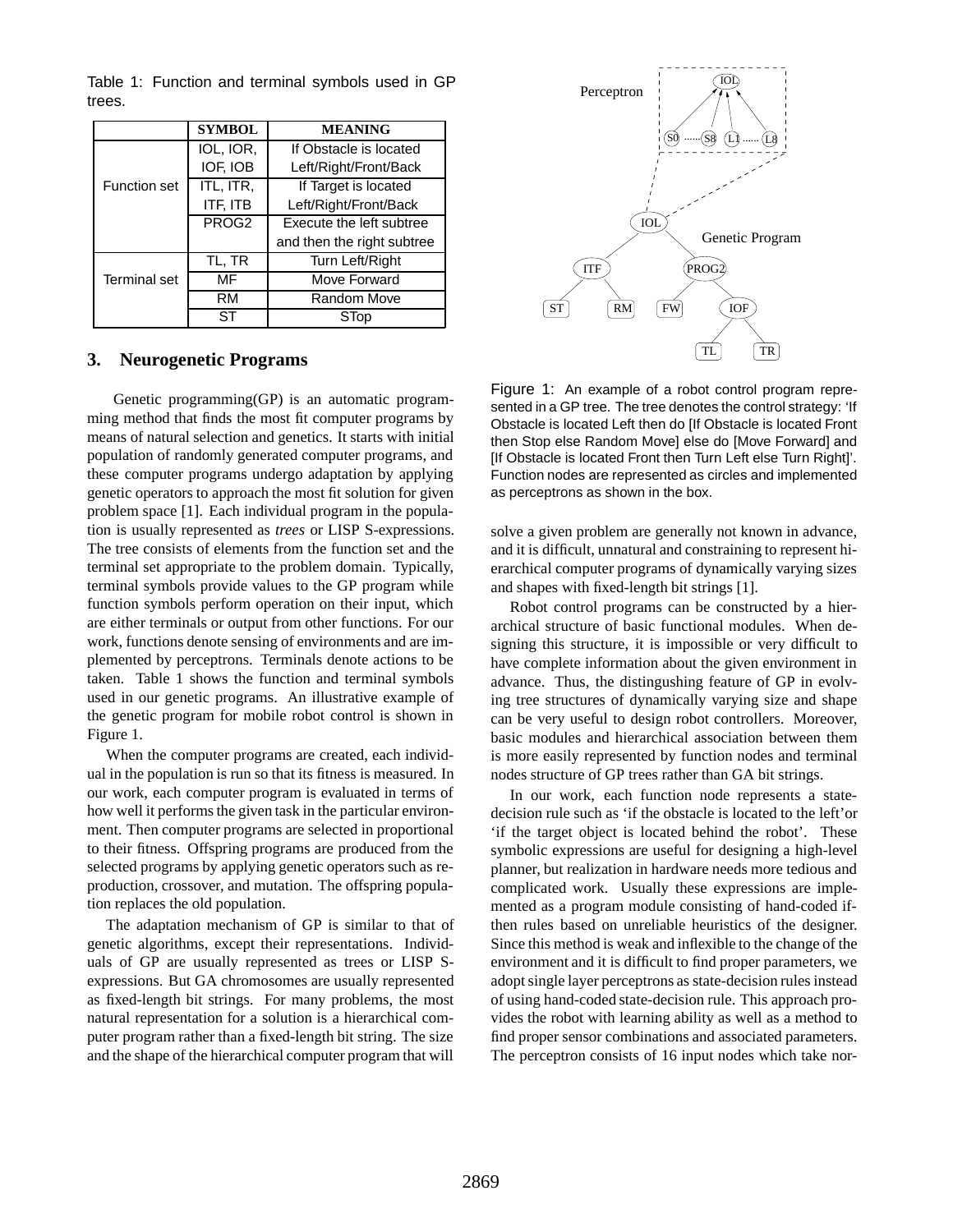malized sensor input values and a single output node which reports whether the representing condition is satisfied. In this way, the function nodes can learn to determine the particular state in given environment. Terminal nodes are interpreted as action command such as 'Go forward', 'Turn right', or 'Stop'.

#### **4. Experimental Setup**

#### **4.1 The Khepera Robot**

The Khepera robot has 8 infrared sensors for proximity measurement, 8 light sensors for measuring ambient light, and two motor-drived wheels for movement. Figure 2 shows the robot equipment in the Khepera simulator [3]. The simulator has the same equipments as those of the real Khepera robot.



Figure 2: The Khepera robot in the Khepera simulator.

The 8 infrared sensors detect the proximity of objects in front of it up to 5 cm by reflection of infrared rays. Each sensor returns a value ranging  $0 \sim 1023$ , where 0 means that no object is perceived while 1023 means that an object is very close to the sensor. These sensors can also measure the level of ambient light around the sensor. It returns a value between  $0 \sim 525$ , where 0 corresponds to maximum brightness, 525 to maximum darkness. Robot movements are carried out by controlling left and right motors, which can take value within the range of  $-10.0$ (back)  $\sim +10.0$ (forward). To approximate real environments, the simulator adds random noise of  $\pm 10\%$  to the proximity sensor output and  $\pm 5\%$  noise to the light sensor output. Also, motor amplitude and direction commands are realized with distortion of  $\pm 5\% \sim \pm 10\%.$ 

#### **4.2 Learning and Evolution**

As mentioned above, table 1 shows the function and terminal symbols used in our genetic programs. All function nodes are implemented as single-layer perceptrons except the PROG2 element. Each perceptron consists of 16 input units and 1 output unit. All input units are fully connected to the output unit. The 8 input units take 8 proximity sensors (in Figure 2, S0  $\sim$  S7) and normalize 0  $\sim$  1023 sensor output values to  $0.0 \sim 1.0$ . The other 8 input neurons take

8 light sensors (in Figure 2,  $L_0 \sim L_7$ ) and normalize sensor output values to  $0.0 \sim 1.0$ .

The output neuron's activation function and weight update rule is as follows:

$$
o(\vec{x}) = \vec{w} \cdot \vec{x} \tag{1}
$$

$$
\vec{w} \leftarrow \vec{w} + \eta (t - o)\vec{x}, \tag{2}
$$

where *o* is the output value,  $\vec{w}$  is the weight vector,  $\vec{x}$  is the input vector,  $t$  is the target value, and  $\eta$  is the learning ratio of 0.1.

The robot learns perceptrons first. Examples consist of sensor data, target value (if the condition is met then  $+1.0$ , else -1.0) and are sampled arbitrarily in the simulated environment. About 1000 examples were used in perceptron learning.

After the perceptron learning phase is completed, the procedure of evolving robot control programs begins. A robot control program is represented as a GP tree, which is composed of function nodes and terminal nodes. Maximum depth of trees is 10. Each function node denotes a situation decision rule, and each terminal node denotes an action command. When perceptrons complete learning, they play the role of function nodes in the GP trees. The evolutionary process starts by selecting one individual from the initial population. The selected control program is executed for a given number of move steps and then the fitness value of the current individual is evaluated by the following formula:

$$
F(i) = w_1 \frac{C_i}{S} + \frac{S - w_2 H_i}{S} , \qquad (3)
$$

where S is the step number per life cycle(= 2000 steps),  $C_i$ is the number of times the robot collides with the obstacles,  $H_i$  is the number of times the robot approaches the target object, and  $w_1, w_2$  are the weight parameters. These parameters are fixed as  $w_1 = 1.0$ ,  $w_2 = \frac{S}{10}$  through experiments.

The fitness measure consists of two terms: the first term is the collision ratio during a life cycle, the second is the *hit* ratio which reflects how often the robot achieves its goal, i.e. how often the robot reaches the target object without collision. Since we want better individuals to have lower fitness values, the number of hits should be subtracted from step counts. Weight parameters are multiplied to increase the convergence speed.

After evaluation, another control program in the population is selected and the robot is controlled by it. After all the individuals have been evaluated, we select the best 50% of the population by the uniform ranking selection method, and apply them to genetic operators such as reproduction, crossover, and mutation to create offspring for next generation. Reproduction, crossover, and mutation rates are 0.1, 0.8, and 0.1, respectively. The population size is 100 and the best individual from generation is always retained in the next generation (elitism).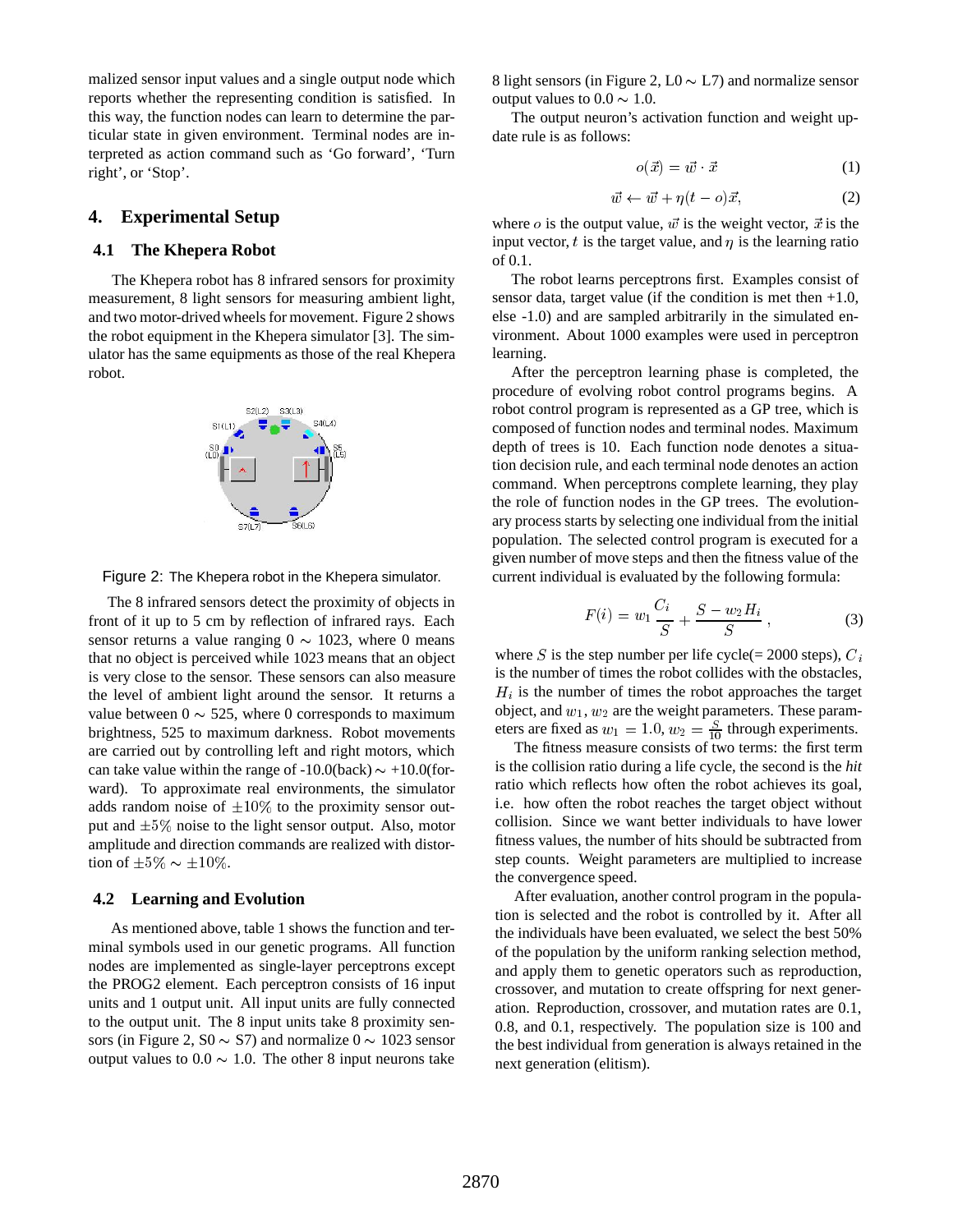

Figure 3: Illustrative snapshots of the simulation environment (top left), the trajectory of the best individual in the first generation (top right), the best individual in the 50th generation (bottom left), and the final best individual (bottom right).

Throughout the perceptron learning and the evolutionary process, the same simulation environment has been used. The environment consists of surrounded walls as obstacles and two lamps as targets in the rectangle dimension of 1m  $\times$  1m.

After evolution, we transferred the evolved program to the Khepera robot in real world. The size of the experimental environment is identical to the simulation environment,  $1m \times 1m$ . However, the configuration is slightly different. Major troubles in real world experiments are ambient light. Contrary to the simulation environment where the ambient light source is only the inserted lamps (the target in the learning phase), the real environment is full of light sources such as the sun and indoor lights. Though we had much trouble with such ambient lights, we could not intercept the lights because we had to record the experimental procedure with a video camera to analyse the behavior of the robot. Thus the threshold of the perceptron was needed to be adjusted to draw a proper decision.

#### **5. Experimental Results**

The environment and some illustrative trajectory snapshots of the robot during the evolutionary process are shown in Figure 3. The change of fitness and performance during the evolutionary process are shown in Figure 4, 5, 6.

For the first 100 generations, both of the average fitness and the best fitness were improved (Figures 4 and 5). As



Figure 4: Fitness of the best individual at each generation.



Figure 5: Average population fitness at each generation.

you can see, from the 10th generation the fitness value of the best individual reaches as low as that of the final generation, yet showing a heavy fluctuation. Though the best individual was retained at each generation, the same control program can exhibit different fitness values between the trials because the fitness measure depends on the performance of it, not on the structure of the control program itself. However, from about 70th generation fluctuation decreases and the fitness value becomes stable, resulting the convergence of most individuals in the population to a stable state.

The average number of hits also increases steadly for the first 100 generations, while the collision count shows no significant change (Figure 6). Thus the ratio of hits to collision frequency steadly increased.

Figure 7 shows the environment in which the real Khepera robot has been operated with its trajectory controlled by the evolved program. The distal position changes to the target are presented along time (Figure 8). The target object is a lamp located in top–left corner. The trajectory shows how the robot find its way to the target.

#### **6. Conclusion**

We designed a method for evolving robot control programs using genetic programming. Our GP architecture provides a good robot behavior coordinator which can easily represent hierarchical symbolic rules between the basic modules with ability to adapt to a given environment. Instead of using predefined symbolic expressions as the func-